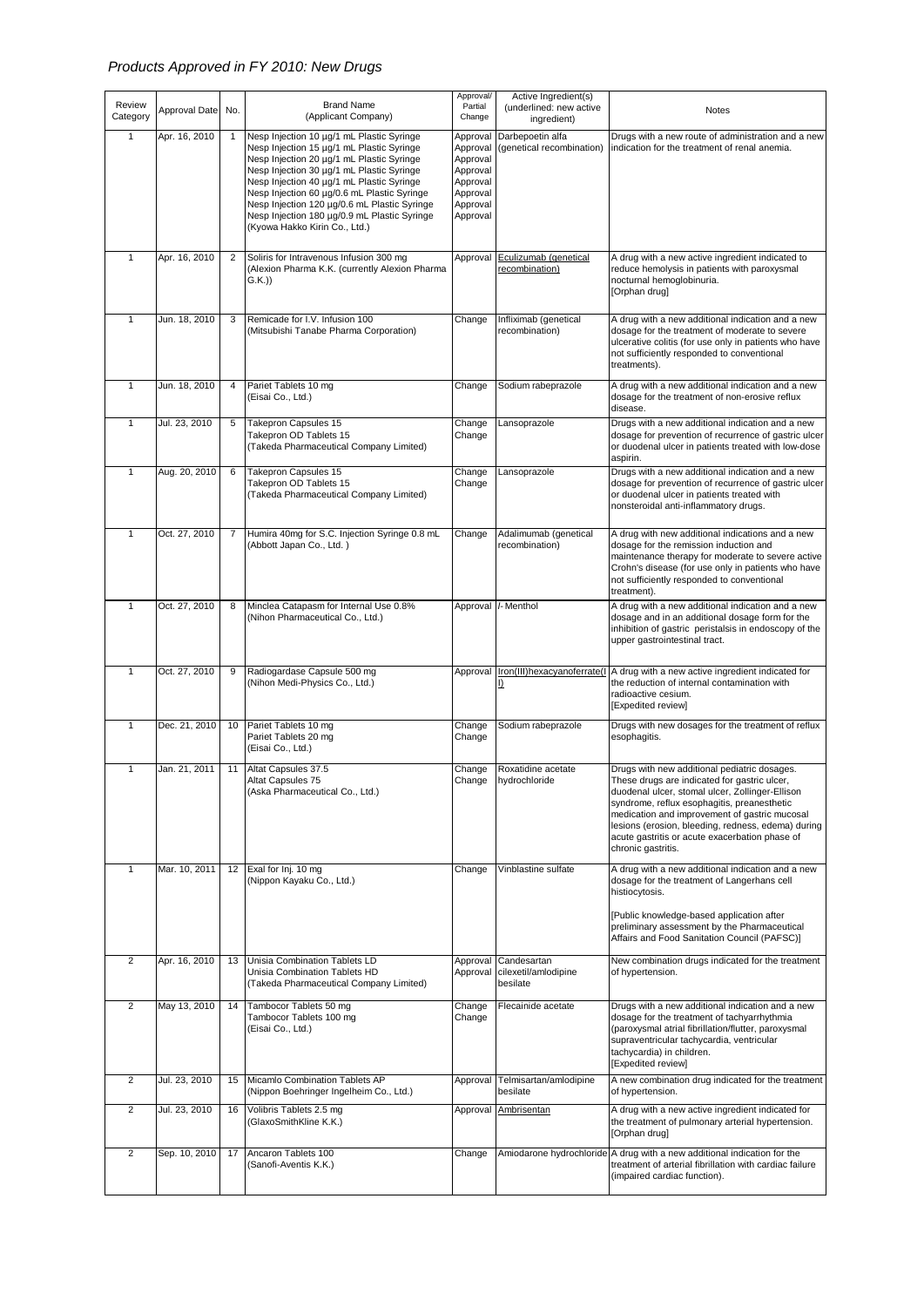| Review<br>Category | Approval Date | No. | <b>Brand Name</b><br>(Applicant Company)                                                                                                                                                                                  | Approval/<br>Partial<br>Change                                                   | Active Ingredient(s)<br>(underlined: new active<br>ingredient) | Notes                                                                                                                                                                                                                                                                                        |
|--------------------|---------------|-----|---------------------------------------------------------------------------------------------------------------------------------------------------------------------------------------------------------------------------|----------------------------------------------------------------------------------|----------------------------------------------------------------|----------------------------------------------------------------------------------------------------------------------------------------------------------------------------------------------------------------------------------------------------------------------------------------------|
| $\overline{2}$     | Oct. 27, 2010 | 18  | Samsca Tablets 15 mg<br>(Otsuka Pharmaceutical Co., Ltd.)                                                                                                                                                                 | Approval                                                                         | Tolvaptan                                                      | A drug with a new active ingredient indicated for<br>the treatment of fluid retention in heart failure<br>patients who have not responded sufficiently to<br>other diuretics to such as loop diuretics.                                                                                      |
| $\overline{2}$     | Oct. 27, 2010 | 19  | Revolade Tablets 12.5 mg<br>Revolade Tablets 25 mg<br>(GlaxoSmithKline K.K.)                                                                                                                                              | Approval<br>Approval                                                             | Eltrombopag olamine                                            | Drugs with a new active ingredient indicated for the<br>treatment of chronic idiopathic thrombocytopenic<br>purpura.<br>[Orphan drug]                                                                                                                                                        |
| $\overline{2}$     | Jan. 21, 2011 | 20  | Memary Tablets 5 mg<br>Memary Tablets 10 mg<br>Memary Tablets 20 mg<br>(Daiichi Sankyo Company, Limited)                                                                                                                  | Approval<br>Approval<br>Approval                                                 | Memantine hydrochloride                                        | Drugs with a new active ingredient indicated for<br>inhibition of progression of symptoms of dementia<br>in moderate and severe Alzheimer's dementia.                                                                                                                                        |
| $\overline{2}$     | Jan. 21, 2011 | 21  | Reminyl Tablets 4 mg<br>Reminyl Tablets 8 mg<br>Reminyl Tablets 12 mg<br>Reminyl OD Tablets 4 mg<br>Reminyl OD Tablets 8 mg<br>Reminyl OD Tablets 12 mg<br>Reminyl Oral Solution 4 mg/mL<br>(Janssen Pharmaceutical K.K.) | Approval<br>Approval<br>Approval<br>Approval<br>Approval<br>Approval<br>Approval | Galantamine<br>hydrobromide                                    | Drugs with a new active ingredient indicated for<br>inhibition of progression of symptoms of dementia<br>in mild and moderate Alzheimer's dementia.                                                                                                                                          |
| $\overline{2}$     | Jan. 21, 2011 | 22  | Prazaxa Capsules 75 mg<br>Prazaxa Capsules 110 mg<br>(Nippon Boehringer Ingelheim Co., Ltd.)                                                                                                                              | Approval<br>Approval                                                             | Dabigatran etexilate<br>methanesulfonate                       | Drugs with a new active ingredient indicated for<br>prevention of ischemic stroke and systemic<br>embolism in patients with nonvalvular atrial<br>fibrillation.                                                                                                                              |
| $\overline{2}$     | Jan. 21, 2011 | 23  | Romiplate for S.C. Injection 250 µg<br>(Kyowa Hakko Kirin Co., Ltd.)                                                                                                                                                      | Approval                                                                         | Romiplostim (genetical<br>recombination)                       | A drug with a new active ingredient indicated for<br>the treatment of chronic idiopathic<br>thrombocytopenic purpura.<br>[Orphan drug]                                                                                                                                                       |
| $\overline{2}$     | Jan. 21, 2011 | 24  | Arixtra Injection 5 mg<br>Arixtra Injection 7.5 mg<br>(GlaxoSmithKline K.K.)                                                                                                                                              | Approval<br>Approval                                                             | Fondaparinux sodium                                            | Drugs with new additional indications and new<br>dosages for the treatment of acute pulmonary<br>thromboembolism and acute deep vein thrombosis.                                                                                                                                             |
| $\overline{2}$     | Feb. 23, 2011 | 25  | Warfarin Tablets 0.5 mg<br>Warfarin Tablets 1 mg<br>Warfarin Tablets 5 mg<br>(Eisai Co., Ltd.)                                                                                                                            | Change<br>Change<br>Change                                                       | Warfarin potassium                                             | Drugs with new additional pediatric dosages.<br>These drugs are indicated for the treatment and<br>prophylaxis of thromboembolism (e.g.,<br>phlebothrombosis, myocardial infarction,<br>pulmonary embolism, brain embolism, slowly-<br>progressive cerebral thrombosis).                     |
| $\overline{2}$     | Mar. 30, 2011 | 26  | Lipidil Tablets 53.3 mg                                                                                                                                                                                                   | Approval                                                                         | Fenofibrate                                                    | [Public knowledge-based application after<br>PAFSC's preliminary assessment]<br>Drugs in new dosage forms and with new dosages                                                                                                                                                               |
|                    |               |     | Lipidil Tablets 80 mg<br>(Aska Pharmaceutical Co., Ltd.)<br>Tricor Tablets 53.3 mg<br>Tricor Tablets 80 mg<br>(Abbott Japan Co., Ltd.)                                                                                    | Approval<br>Approval<br>Approval                                                 |                                                                | indicated for the treatment of hyperlipemia<br>(including familial hyperlipemia).                                                                                                                                                                                                            |
| $3 - 1$            | Apr. 16, 2010 | 27  | Rozerem Tablets 8 mg<br>(Takeda Pharmaceutical Company Limited)                                                                                                                                                           |                                                                                  | Approval Ramelteon                                             | A drug with a new active ingredient indicated for<br>the improvement of difficulty with sleep onset in<br>insomnia.                                                                                                                                                                          |
| $3 - 1$            | Apr. 16, 2010 | 28  | Lyrica Capsules 25 mg<br>Lyrica Capsules 75 mg<br>Lyrica Capsules 150 mg<br>(Pfizer Japan Inc.)                                                                                                                           | Approval<br>Approval<br>Approval                                                 | Pregabalin                                                     | Drugs with a new active ingredient indicated for the<br>treatment of postherpetic neuralgia.                                                                                                                                                                                                 |
| $3 - 1$            | Jul. 23, 2010 | 29  | E Keppra Tablets 250 mg<br>E Keppra Tablets 500 mg<br>(UCB Japan Co., Ltd.)                                                                                                                                               | Approval<br>Approval                                                             | Levetiracetam                                                  | Drugs with a new active ingredient indicated for<br>use as an adjunctive therapy with other<br>antiepileptic drugs to treat partial seizures<br>(including secondary generalized seizures) in<br>patients with epilepsy who have not responded<br>sufficiently to other antiepileptic drugs. |
| $3 - 1$            | Oct. 27, 2010 | 30  | Botox for Injection 50 Units<br>Botox for Injection 100 Units<br>(GlaxoSmithKline K.K.)                                                                                                                                   | Change<br>Change                                                                 | Botulinum toxin type A                                         | Drugs with new additional indications and new<br>dosages for the treatment of upper and lower limb<br>spasticity.                                                                                                                                                                            |
| $3 - 1$            | Oct. 27, 2010 | 31  | Zyprexa Tablets 2.5 mg<br>Zyprexa Tablets 5 mg<br>Zyprexa Tablets 10 mg<br>Zyprexa Fine Granules 1%<br>Zyprexa Zydis Tablets 5 mg<br>Zyprexa Zydis Tablets 10 mg<br>(Eli Lilly Japan K.K.)                                | Change<br>Change<br>Change<br>Change<br>Change<br>Change                         | Olanzapine                                                     | Drugs with a new additional indication and a new<br>dosage for the improvement of manic symptoms in<br>patients with bipolar disorder.                                                                                                                                                       |
| $3 - 1$            | Oct. 27, 2010 | 32  | Kenketsu Venoglobulin IH 5% I.V. 2.5 g/50 mL<br>(Benesis Corporation)                                                                                                                                                     | Change                                                                           | Polyethylene glycol<br>treated human normal<br>immunoglobulin  | A drug with a new additional indication and a new<br>dosage for the improvement of muscular weakness<br>in polymyositis/dermatomyositis (for use only when<br>steroids are not sufficiently effective).<br>[Orphan drug]                                                                     |
| $3 - 1$            | Oct. 27, 2010 | 33  | Invega Tablets 3 mg<br>Invega Tablets 6 mg<br>Invega Tablets 9 mg<br>(Janssen Pharmaceutical K.K.)                                                                                                                        | Approval<br>Approval<br>Approval                                                 | Paliperidone                                                   | Drugs with a new active ingredient indicated for the<br>treatment of schizophrenia.                                                                                                                                                                                                          |
| $3 - 1$            | Oct. 27, 2010 | 34  | Lyrica Capsules 25 mg<br>Lyrica Capsules 75 mg<br>Lyrica Capsules 150 mg<br>(Pfizer Japan Inc.)                                                                                                                           | Change<br>Change<br>Change                                                       | Pregabalin                                                     | Drugs with a new additional indication for the<br>treatment of peripheral neuropathic pain.                                                                                                                                                                                                  |
| $3-1$              | Jan. 21, 2011 | 35  | Nerbloc Intramuscular Injection 2500 Unit<br>(Eisai Co., Ltd.)                                                                                                                                                            | Approval                                                                         | Botulinum toxin type B                                         | A drug with a new active ingredient indicated for<br>the treatment of spasmodic torticollis (cervical<br>dystonia).                                                                                                                                                                          |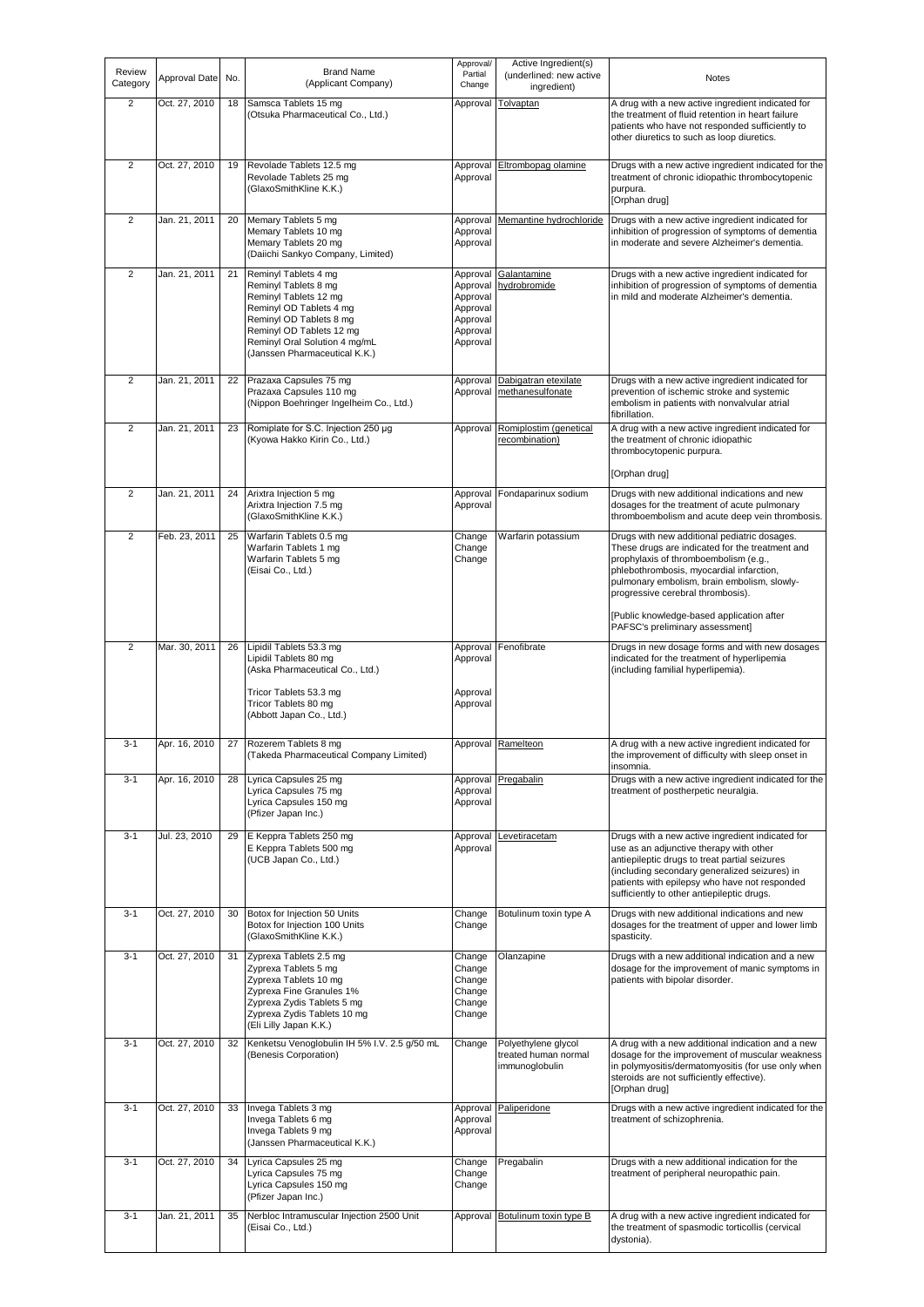| Review<br>Category | Approval Date | No. | <b>Brand Name</b><br>(Applicant Company)                                                                                                                                                                                                                                                                                                                                                                                                                                                                                                                                                                                                                                                                                                                                                                                                                                                                                                                                                   | Approval/<br>Partial<br>Change                                                                                                                                                                                           | Active Ingredient(s)<br>(underlined: new active<br>ingredient)                                                                                                                                                                                  | Notes                                                                                                                                                                                                                                                                                                         |
|--------------------|---------------|-----|--------------------------------------------------------------------------------------------------------------------------------------------------------------------------------------------------------------------------------------------------------------------------------------------------------------------------------------------------------------------------------------------------------------------------------------------------------------------------------------------------------------------------------------------------------------------------------------------------------------------------------------------------------------------------------------------------------------------------------------------------------------------------------------------------------------------------------------------------------------------------------------------------------------------------------------------------------------------------------------------|--------------------------------------------------------------------------------------------------------------------------------------------------------------------------------------------------------------------------|-------------------------------------------------------------------------------------------------------------------------------------------------------------------------------------------------------------------------------------------------|---------------------------------------------------------------------------------------------------------------------------------------------------------------------------------------------------------------------------------------------------------------------------------------------------------------|
| $3 - 2$            | Apr. 16, 2010 | 36  | DuoTrav Combination Ophthalmic Solution<br>(Alcon Japan Ltd.)                                                                                                                                                                                                                                                                                                                                                                                                                                                                                                                                                                                                                                                                                                                                                                                                                                                                                                                              | Approval                                                                                                                                                                                                                 | Travoprost/timolol<br>maleate                                                                                                                                                                                                                   | A new combination drug indicated for the treatment<br>of glaucoma and ocular hypertension.                                                                                                                                                                                                                    |
| $3 - 2$            | Apr. 16, 2010 | 37  | Fentos Tape 1 mg<br>Fentos Tape 2 mg<br>Fentos Tape 4 mg<br>Fentos Tape 6 mg<br>Fentos Tape 8 mg<br>(Hisamitsu Pharmaceutical Co., Inc.)                                                                                                                                                                                                                                                                                                                                                                                                                                                                                                                                                                                                                                                                                                                                                                                                                                                   | Approval<br>Approval<br>Approval<br>Approval<br>Approval                                                                                                                                                                 | Fentanyl citrate                                                                                                                                                                                                                                | Drugs with a new route of administration indicated<br>for analgesia in various types of cancer associated<br>with moderate to severe pain which cannot be<br>managed by treatments with non-opioid analgesics<br>or weak opioid analgesics (for use only in patients<br>who switch from an opioid analgesic). |
| $3 - 2$            | Apr. 16, 2010 | 38  | Cosopt Ophthalmic Solution<br>(Banyu Pharmaceutical Co., Ltd.)                                                                                                                                                                                                                                                                                                                                                                                                                                                                                                                                                                                                                                                                                                                                                                                                                                                                                                                             | Approval                                                                                                                                                                                                                 | Dorzolamide<br>hydrochloride/timolol<br>maleate                                                                                                                                                                                                 | A new combination drug indicated for the treatment<br>of glaucoma and ocular hypertension in patients<br>who have not responded sufficiently to other<br>glaucoma drugs.                                                                                                                                      |
| $3 - 2$            | Jul. 23, 2010 | 39  | Tramal Capsules 25 mg<br>Tramal Capsules 50 mg<br>(Nippon Shinyaku Co., Ltd.)                                                                                                                                                                                                                                                                                                                                                                                                                                                                                                                                                                                                                                                                                                                                                                                                                                                                                                              | Approval<br>Approval                                                                                                                                                                                                     | Tramadol hydrochloride                                                                                                                                                                                                                          | Drugs with a new route of administration indicated<br>for analgesia in various types of cancer with mild to<br>moderate pain.                                                                                                                                                                                 |
| $3 - 2$            | Aug. 20, 2010 | 40  | Precedex Intravenous Solution 200 µg "Hospira"<br>(Hospira Japan Co., Ltd.)<br>Precedex Intravenous Solution 200 µg<br>"Maruishi"<br>(Maruishi Pharmaceutical Co., Ltd.)                                                                                                                                                                                                                                                                                                                                                                                                                                                                                                                                                                                                                                                                                                                                                                                                                   | Change<br>Change                                                                                                                                                                                                         | Dexmedetomidine<br>hydrochloride                                                                                                                                                                                                                | Drugs with a new additional dosage indicated for<br>sedation during artificial respiration and after<br>weaning in patients in intensive care.                                                                                                                                                                |
| $3 - 2$            | Oct. 27, 2010 | 41  | Acref Oral Transmucosal Fentanyl Citrate 200µg Approval<br>Acref Oral Transmucosal Fentanyl Citrate 400µg<br>Acref Oral Transmucosal Fentanyl Citrate 600µg Approval<br>Acref Oral Transmucosal Fentanyl Citrate 800µg Approval<br>(Mitsubishi Tanabe Pharma Corporation)                                                                                                                                                                                                                                                                                                                                                                                                                                                                                                                                                                                                                                                                                                                  | Approval                                                                                                                                                                                                                 | Fentanyl citrate                                                                                                                                                                                                                                | Drugs with a new route of administration indicated<br>for the analgesia of breakthrough pain in patients<br>with cancer receiving a potent opioid analgesic at<br>fixed time.                                                                                                                                 |
| $3 - 2$            | Oct. 27, 2010 | 42  | OneDuro Patch 0.84 mg<br>OneDuro Patch 1.7 mg<br>OneDuro Patch 3.4 mg<br>OneDuro Patch 5 mg<br>OneDuro Patch 6.7 mg<br>(Janssen Pharmaceutical K.K.)                                                                                                                                                                                                                                                                                                                                                                                                                                                                                                                                                                                                                                                                                                                                                                                                                                       | Approval<br>Approval<br>Approval<br>Approval<br>Approval                                                                                                                                                                 | Fentanyl                                                                                                                                                                                                                                        | Drugs in new dosage forms indicated for the<br>analgesia in various types of cancer with moderate<br>to severe pain which cannot be managed by<br>treatments with non-opioid analgesics and weak<br>opioid analgesics (for use only in patients who<br>switch from an opioid analgesic).                      |
| $3 - 2$            | Oct. 27, 2010 | 43  | MaQaid Intravitreal Injection 40 mg<br>(Wakamoto Co., Ltd.)                                                                                                                                                                                                                                                                                                                                                                                                                                                                                                                                                                                                                                                                                                                                                                                                                                                                                                                                | Approval                                                                                                                                                                                                                 | Triamcinolone acetonide                                                                                                                                                                                                                         | A drug with a new route of administration indicated<br>for the visualization of the vitreous body during<br>vitreous surgery.                                                                                                                                                                                 |
| $3 - 2$            | Feb. 23, 2011 | 44  | Norspan Tape 5 mg<br>Norspan Tape 10 mg<br>Norspan Tape 20 mg<br>(Mundipharma K.K.)                                                                                                                                                                                                                                                                                                                                                                                                                                                                                                                                                                                                                                                                                                                                                                                                                                                                                                        | Approval<br>Approval<br>Approval                                                                                                                                                                                         | Buprenorphine                                                                                                                                                                                                                                   | Drugs with a new active ingredient indicated for<br>analgesia of chronic pain associated with<br>osteoarthritis and lumbago which cannot be<br>managed by treatments with non-opioid<br>analgesics.                                                                                                           |
| $\overline{4}$     | Jun. 18, 2010 | 45  | (1) Takepron Capsules 15<br>Takepron Capsules 30<br>(2) Takepron OD Tablets 15<br>Takepron OD Tablets 30<br>(Takeda Pharmaceutical Company Limited)<br>(3) Omepral Tablets 10<br>Omepral Tablets 20<br>(AstraZeneca K.K.)<br>(4) Omeprazon Tablets 10 mg<br>Omeprazon Tablets 20 mg<br>(Mitsubishi Tanabe Pharma Corporation)<br>(5) Pariet Tablets 10 mg<br>(Eisai Co., Ltd.)<br>(6) Pasetocin Capsule 125<br>Pasetocin Capsule 250<br>(7) Pasetocin Tablets 250<br>(Kyowa Hakko Kirin Co., Ltd.)<br>(8) Sawacillin Capsules 250<br>(9) Sawacillin Tablets 250<br>(Astellas Pharma Inc.)<br>(10) Amolin Capsules 125<br>Amolin Capsules 250<br>(11) 10% Amolin Fine Granules<br>(Takeda Pharmaceutical Company Limited)<br>(12) Clarith Tab. 200<br>(Taisho Pharmaceutical Co., Ltd.)<br>(13) Klaricid Tablets 200 mg<br>(Abbott Japan Co., Ltd.)<br>(14) Flagyl Oral Tablet 250 mg<br>(Shionogi & Co., Ltd.)<br>(15) Lansap 400<br>Lansap 800<br>(Takeda Pharmaceutical Company Limited) | Change<br>Change<br>Change<br>Change<br>Change<br>Change<br>Change<br>Change<br>Change<br>Change<br>Change<br>Change<br>Change<br>Change<br>Change<br>Change<br>Change<br>Change<br>Change<br>Change<br>Change<br>Change | (1)(2)<br>Lansoprazole<br>(3)(4)<br>Omeprazole<br>(5)<br>Sodium rabeprazole<br>(6)(7)(8)(9)(10)(11)<br>Amoxicillin hydrate<br>(12)(13)<br>Clarithromycin<br>(14)<br>Metronidazole<br>(15)<br>Lansoprazole/amoxicillin<br>hydrate/clarithromycin | Drugs with a new additional indication for<br>helicobacter pylori (H. pylori) eradication therapy<br>for gastric MALT lymphoma, for the stomach after<br>endoscopic treatment of early gastric cancer, and<br>for idiopathic thrombocytopenic purpura, in H.<br>pylori infection.                             |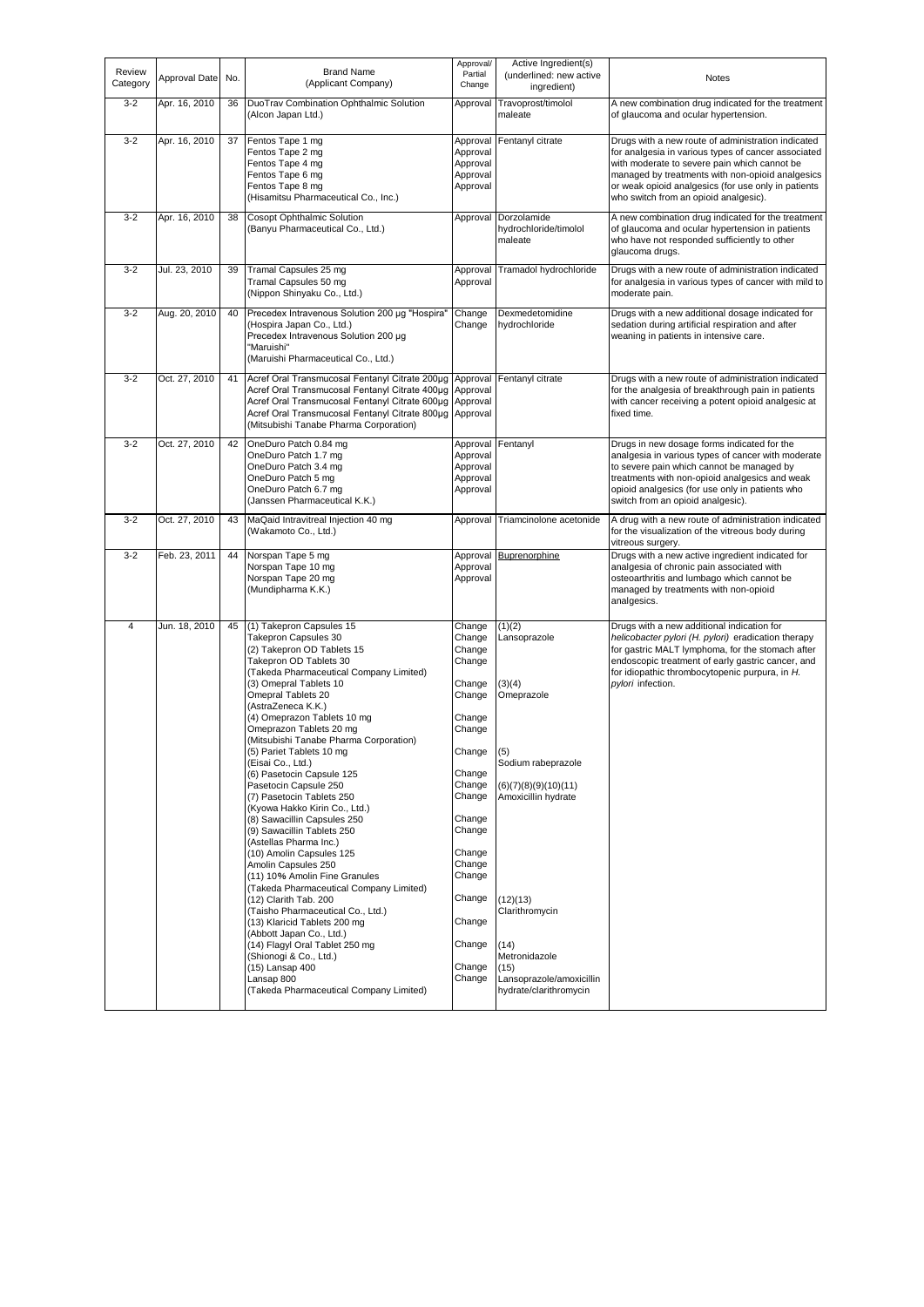| Review<br>Category      | Approval Date | No. | <b>Brand Name</b><br>(Applicant Company)                                        | Approval/<br>Partial<br>Change | Active Ingredient(s)<br>(underlined: new active<br>ingredient) | Notes                                                                                            |
|-------------------------|---------------|-----|---------------------------------------------------------------------------------|--------------------------------|----------------------------------------------------------------|--------------------------------------------------------------------------------------------------|
| $\overline{\mathbf{4}}$ | Jun. 18, 2010 | 46  | Zovirax for I.V. Infusion 250                                                   | Change                         | Aciclovir                                                      | Drugs with new additional indications and a new                                                  |
|                         |               |     | Zovirax Tablets 200                                                             | Change                         |                                                                | additional dosage for herpes simplex, prevention of                                              |
|                         |               |     | Zovirax Tablets 400                                                             | Change                         |                                                                | herpes simplex virus infection in hematopoietic<br>stem cell transplantation, herpes zoster, and |
|                         |               |     | Zovirax Granules 40%                                                            | Change                         |                                                                | prevention of recurrence of genital herpes (oral                                                 |
|                         |               |     | (GlaxoSmithKline K.K.)                                                          |                                |                                                                | dosage form), and neonatal herpes simplex virus                                                  |
|                         |               |     | Zobiclobill Tab. 200<br>Zobiclobill Tab. 400                                    | Change                         |                                                                | infection (injectable dosage form) based on the                                                  |
|                         |               |     | (Nihon Pharmaceutical Industry Co., Ltd.)                                       | Change                         |                                                                | discussion of the Investigational Committee on<br>Pediatric Drug Therapies.                      |
|                         |               |     | Natazil for I.V. Infusion 250 mg<br>(Fujiyakuhin Co., Ltd.)                     | Change                         |                                                                |                                                                                                  |
|                         |               |     | Tomill Kit for I.V. Infusion 250 mg<br>(Mitsubishi Tanabe Pharma Corporation)   | Change                         |                                                                |                                                                                                  |
|                         |               |     | Viruhexal Tablets 200 mg                                                        | Change                         |                                                                |                                                                                                  |
|                         |               |     | Viruhexal Tablets 400 mg                                                        | Change                         |                                                                |                                                                                                  |
|                         |               |     | Viruhexal for I.V. Infusion 250 mg                                              | Change                         |                                                                |                                                                                                  |
|                         |               |     | Viruhexal Granule 40%<br>(Sandoz K.K.)                                          | Change                         |                                                                |                                                                                                  |
|                         |               |     | Astric Dry Syrup 80%                                                            | Change                         |                                                                |                                                                                                  |
|                         |               |     | (Nippon Kayaku Co., Ltd.)<br>Grosparl Syrup 8%                                  | Change                         |                                                                |                                                                                                  |
|                         |               |     | Grosparl Granules 40%                                                           | Change                         |                                                                |                                                                                                  |
|                         |               |     | (Takata Seiyaku Co., Ltd.)                                                      |                                |                                                                |                                                                                                  |
|                         |               |     | Vercusron Tablets 200                                                           | Change                         |                                                                |                                                                                                  |
|                         |               |     | Vercusron Tablets 400                                                           | Change                         |                                                                |                                                                                                  |
|                         |               |     | Vercusron Granules 40%                                                          | Change                         |                                                                |                                                                                                  |
|                         |               |     | Vercusron for Intravenous Infusion 250 mg                                       | Change                         |                                                                |                                                                                                  |
|                         |               |     | Vercusron Injection 250<br>(Towa Pharmaceutical Co., Ltd.)                      | Change                         |                                                                |                                                                                                  |
|                         |               |     | Acirovec Tablets 200                                                            | Change                         |                                                                |                                                                                                  |
|                         |               |     | Acirovec Tablets 400                                                            | Change                         |                                                                |                                                                                                  |
|                         |               |     | Acirovec Granules 40%                                                           | Change                         |                                                                |                                                                                                  |
|                         |               |     | Acirovec DS 80%                                                                 | Change                         |                                                                |                                                                                                  |
|                         |               |     | Acirovec for Intravenous Infusion 250 mg<br>(Sawai Pharmaceutical Co., Ltd.)    | Change                         |                                                                |                                                                                                  |
|                         |               |     | Vizocross Tablets 200                                                           | Change                         |                                                                |                                                                                                  |
|                         |               |     | Vizocross Tablets 400                                                           | Change                         |                                                                |                                                                                                  |
|                         |               |     | Vizocross Granules 40%                                                          | Change                         |                                                                |                                                                                                  |
|                         |               |     | (Taisho Pharm. Ind., Ltd.)                                                      |                                |                                                                |                                                                                                  |
|                         |               |     | Actidas for Intravenous Infusion 250 mg<br>Actidas Tablets 400                  | Change<br>Change               |                                                                |                                                                                                  |
|                         |               |     | Actidas Tablets 200                                                             | Change                         |                                                                |                                                                                                  |
|                         |               |     | Actidas Kit                                                                     | Change                         |                                                                |                                                                                                  |
|                         |               |     | (Shiono Chemical Co., Ltd.)                                                     |                                |                                                                |                                                                                                  |
|                         |               |     | Aciclovir Tablets 200 mg "Mylan"                                                | Change                         |                                                                |                                                                                                  |
|                         |               |     | Aciclovir Tablets 400 mg "Mylan"<br>(Mylan Seiyaku Ltd.)                        | Change                         |                                                                |                                                                                                  |
|                         |               |     | Pharrax Tablets 200                                                             | Change                         |                                                                |                                                                                                  |
|                         |               |     | Pharrax Tablets 400                                                             | Change                         |                                                                |                                                                                                  |
|                         |               |     | (Kyorin Rimedio Co., Ltd.)                                                      |                                |                                                                |                                                                                                  |
|                         |               |     | Aciclovin Tablets 200                                                           | Change                         |                                                                |                                                                                                  |
|                         |               |     | Aciclovin Intravenous Infusion 250 mg<br>Aciclovin Granules 40%                 | Change<br>Change               |                                                                |                                                                                                  |
|                         |               |     | Aciclovin Tablets 400                                                           | Change                         |                                                                |                                                                                                  |
|                         |               |     | (Nichi-Iko Pharmaceutical Co., Ltd.)                                            |                                |                                                                |                                                                                                  |
|                         |               |     | Acilomin Tablets 200                                                            | Change                         |                                                                |                                                                                                  |
|                         |               |     | Acilomin Tablets 400<br>(Medisa Shinyaku Inc.)                                  | Change                         |                                                                |                                                                                                  |
|                         |               |     | Aciclovir Tablets 200 mg "Tanabe"                                               | Change                         |                                                                |                                                                                                  |
|                         |               |     | Aciclovir Tablets 400 mg "Tanabe"                                               | Change                         |                                                                |                                                                                                  |
|                         |               |     | Aciclovir Granules 40% "Tanabe"                                                 | Change                         |                                                                |                                                                                                  |
|                         |               |     | Zobistat Granules 40%                                                           | Change                         |                                                                |                                                                                                  |
|                         |               |     | (Choseido Pharmaceutical Co., Ltd.)<br>Aciclovir Injection 250 mg "Kayaku"      | Change                         |                                                                |                                                                                                  |
|                         |               |     | Clovate Tab. 200                                                                | Change                         |                                                                |                                                                                                  |
|                         |               |     | Clovate Tab. 400                                                                | Change                         |                                                                |                                                                                                  |
|                         |               |     | (Pola Pharma Inc.)                                                              |                                |                                                                |                                                                                                  |
|                         |               |     | Acycril Bag for I.V. Infusion 250 mg/100 mL<br>Acycril for I.V. infusion 250 mg | Change                         |                                                                |                                                                                                  |
|                         |               |     | (I'rom Pharmaceutical Co., Ltd.)                                                | Change                         |                                                                |                                                                                                  |
|                         |               |     | Vicclox I.V. Infusion 125 mg                                                    | Change                         |                                                                |                                                                                                  |
|                         |               |     | Vicclox I.V. Infusion 250 mg                                                    | Change                         |                                                                |                                                                                                  |
|                         |               |     | Vicclox Tablets 200                                                             | Change                         |                                                                |                                                                                                  |
|                         |               |     | Vicclox Tablets 400<br>Vicclox Granules 40%                                     | Change<br>Change               |                                                                |                                                                                                  |
|                         |               |     | Vicclox Syrup 8%                                                                | Change                         |                                                                |                                                                                                  |
|                         |               |     | (Kobayashi Kako Co., Ltd.)                                                      |                                |                                                                |                                                                                                  |
|                         |               |     | Acivir Oral Jelly 200 mg                                                        | Change                         |                                                                |                                                                                                  |
|                         |               |     | Acivir Oral Jelly 800 mg                                                        | Change                         |                                                                |                                                                                                  |
|                         |               |     | (Nichi-Iko Pharmaceutical Co., Ltd.)<br>Ailax Tablets 200 mg                    | Change                         |                                                                |                                                                                                  |
|                         |               |     | Ailax Tablets 400 mg                                                            | Change                         |                                                                |                                                                                                  |
|                         |               |     | (Tatsumi Kagaku Co., Ltd.)                                                      |                                |                                                                |                                                                                                  |
|                         |               |     | Actios Tablets 200                                                              | Change                         |                                                                |                                                                                                  |
|                         |               |     | Actios Tablets 400<br>Actios for Intravenous Infusion 250 mg                    | Change<br>Change               |                                                                |                                                                                                  |
|                         |               |     | Actios for Intravenous Infusion 250 mg Kit                                      | Change                         |                                                                |                                                                                                  |
|                         |               |     | Actios Granules 40%                                                             | Change                         |                                                                |                                                                                                  |
|                         |               |     | (Taiyo Pharmaceutical Industry Co., Ltd.)                                       |                                |                                                                |                                                                                                  |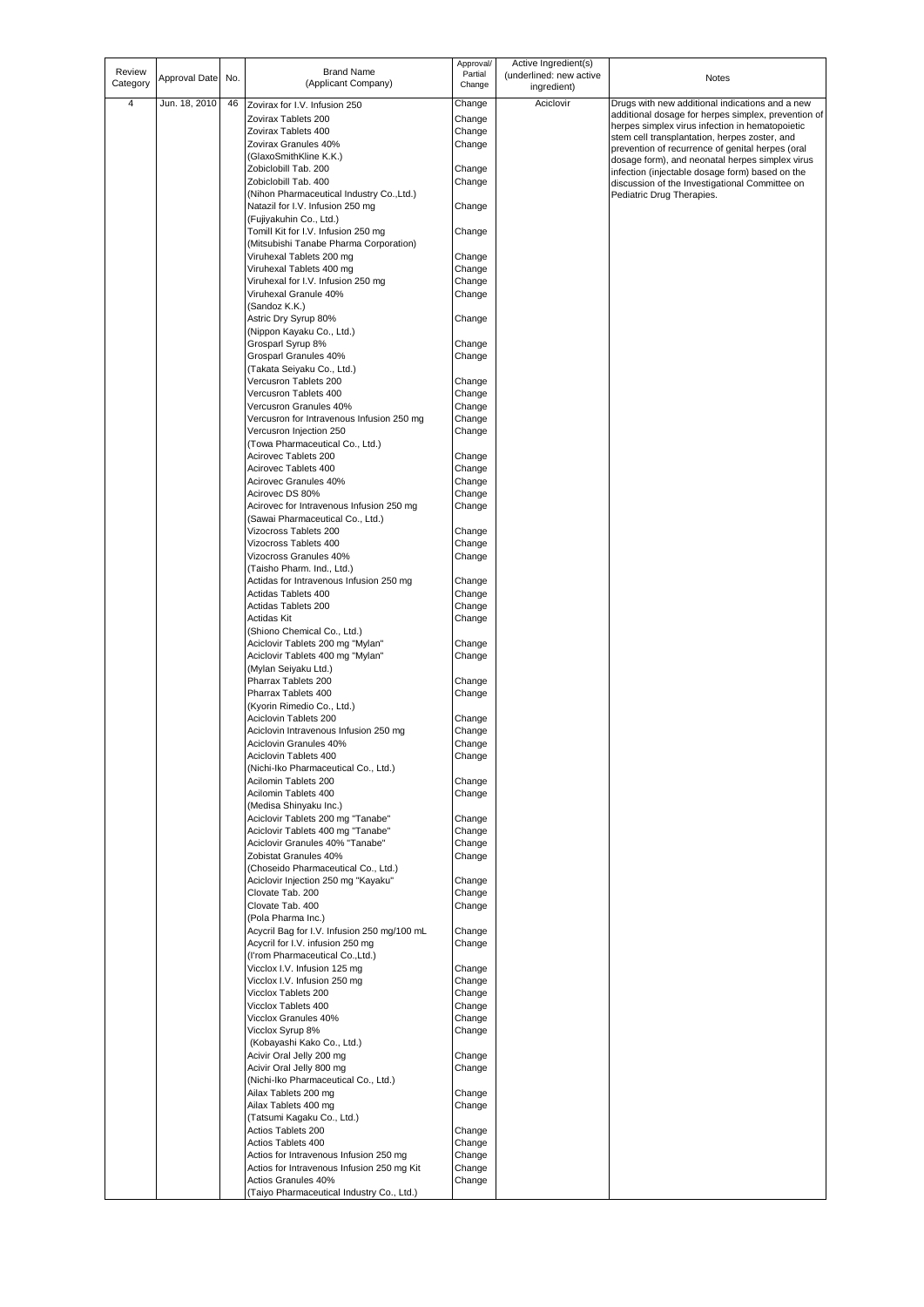| Review<br>Category | Approval Date | No. | <b>Brand Name</b><br>(Applicant Company)                                                                                                                                                                                                                                                  | Approval/<br>Partial<br>Change                               | Active Ingredient(s)<br>(underlined: new active<br>ingredient)                                                                 | Notes                                                                                                                                                                                                                                                                                                                                                                                                                 |
|--------------------|---------------|-----|-------------------------------------------------------------------------------------------------------------------------------------------------------------------------------------------------------------------------------------------------------------------------------------------|--------------------------------------------------------------|--------------------------------------------------------------------------------------------------------------------------------|-----------------------------------------------------------------------------------------------------------------------------------------------------------------------------------------------------------------------------------------------------------------------------------------------------------------------------------------------------------------------------------------------------------------------|
| 4                  | Jul. 23, 2010 | 47  | Pasil Intravenous Drip Infusion 300 mg<br>Pasil Intravenous Drip Infusion 500 mg<br>Pasil Intravenous Drip Infusion 1000 mg<br>(Toyama Chemical Co., Ltd.)<br>Pazucross Injection 300<br>Pazucross Injection 500<br>Pazucross Injection 1000 mg<br>(Mitsubishi Tanabe Pharma Corporation) | Change<br>Change<br>Approval<br>Change<br>Change<br>Approval | Pazufloxacin mesilate                                                                                                          | Drugs with new additional indications for the<br>treatment of Streptococcus pneumoniae and<br>sepsis and a new dosage in an additional dosage<br>form.                                                                                                                                                                                                                                                                |
| $\overline{4}$     | Sep. 10, 2010 | 48  | Inavir Dry Powder Inhaler 20 mg<br>(Daiichi Sankyo Company, Limited)                                                                                                                                                                                                                      | Approval                                                     | Laninamivir octanoate<br>hydrate                                                                                               | A drug with a new active ingredient indicated for<br>the treatment of influenza A or B virus infections.                                                                                                                                                                                                                                                                                                              |
| $\overline{4}$     | Oct. 27, 2010 | 49  | Cravit Intravenous Drip Infusion 500 mq/100 mL<br>Cravit Intravenous Drip Infusion 500 mg/20 mL<br>(Daiichi Sankyo Company, Limited)                                                                                                                                                      | Approval<br>Approval                                         | Levofloxacin hydrate                                                                                                           | Drugs with a new route of administration indicated<br>for the treatment of pneumonia, secondary<br>infection of chronic respiratory disease, typhoid,<br>paratyphoid, anthrax, brucellosis, plague, tularemia<br>and Q fever.                                                                                                                                                                                         |
| 4                  | Oct. 27, 2010 | 50  | Rapiacta 300 mg Bag for Intravenous Drip<br>Infusion<br>Rapiacta 150 mg Vial for Intravenous Drip<br>Infusion<br>(Shionogi & Co., Ltd.)                                                                                                                                                   | Change<br>Change                                             | Peramivir hydrate                                                                                                              | Drugs with new additional pediatric dosages for<br>influenza A or B virus infection.                                                                                                                                                                                                                                                                                                                                  |
| $\overline{4}$     | Dec. 21, 2010 | 51  | Cravit Ophthalmic Solution 1.5%<br>(Santen Pharmaceutical Co., Ltd.)                                                                                                                                                                                                                      | Approval                                                     | Levofloxacin hydrate                                                                                                           | A drug with a new dosage of the 1.5% formulation<br>for the treatment of blepharitis, dacryocystitis,<br>hordeolum, conjunctivitis, meibomianitis, and<br>keratitis (including corneal ulcer) and sterilization<br>during the ophthalmic perioperative period.                                                                                                                                                        |
| 4                  | Mar. 10, 2011 | 52  | Meropen for Intravenous Drip Infusion Vial 0.25<br>Meropen for Intravenous Drip Infusion Vial 0.5 g<br>Meropen for Intravenous Drip Infusion Kit 0.5 g<br>(Dainippon Sumitomo Pharma Co., Ltd.)                                                                                           | Change<br>Change<br>Change                                   | Meropenem hydrate                                                                                                              | Drugs with a new dosage (the maximum daily dose<br>has been changed) in patients with general<br>infections that are severe and refractory.                                                                                                                                                                                                                                                                           |
| 5                  | Dec. 21, 2010 | 53  | Sodium Phosphate Corrective Injection 0.5<br>mmol/mL<br>(Otsuka Pharmaceutical Factory, Inc.)                                                                                                                                                                                             | Approval                                                     | N/A for this combination<br>drug                                                                                               | A combination prescription drug with similar<br>formulations to be used for the correction of<br>electrolyte levels of electrolyte fluids.<br>[Expedited review]                                                                                                                                                                                                                                                      |
| 5                  | Dec. 21, 2010 | 54  | <b>Lunabell Tablets</b><br>(Nobelpharma Co., Ltd.)                                                                                                                                                                                                                                        | Change                                                       | Norethisterone/<br>ethinylestradiol                                                                                            | Drugs with a new additional indication for the<br>treatment of functional dysmenorrhoea.                                                                                                                                                                                                                                                                                                                              |
| 5                  | Dec. 21, 2010 | 55  | Kindaly 4E<br>Kindaly 4D<br>Kindaly AF-4P<br>(Fuso Pharmaceutical Industries, Ltd.)                                                                                                                                                                                                       | Approval<br>Approval<br>Approval                             | N/A for this combination<br>drug                                                                                               | Combination prescription drugs with similar<br>formulations to be used as the perfusate of<br>dialysis-based artificial kidneys in chronic renal<br>failure (use in patients whose blood sugar level is<br>not controlled well with sugarless dialysate and<br>when other bicarbonate dialysate is not sufficiently<br>effective to improve hyperkalemia and<br>hypermagnesemia, or when hypercalcemia may<br>occur). |
| 5                  | Jul. 23, 2010 | 56  | <b>Yaz Combination Tablets</b><br>(Bayer Yakuhin, Ltd.)                                                                                                                                                                                                                                   | Approval                                                     | Drospirenone/ethinylestra<br>diol betadex                                                                                      | A new combination drug with a new active<br>ingredient indicated for the treatment of<br>dysmenorrhea.                                                                                                                                                                                                                                                                                                                |
| 5                  | Feb. 23, 2011 | 57  | Prostandin 20 for Injection<br>(Ono Pharmaceutical Co., Ltd.)                                                                                                                                                                                                                             | Change                                                       | Alprostadil alfadex                                                                                                            | A drug with a new route of administration and a<br>new dosage for a new additional indication for the<br>diagnosis of erectile disturbance.                                                                                                                                                                                                                                                                           |
| 5                  | Feb. 23, 2011 | 58  | Norlevo Tablets 0.75 mg<br>(Sosei Co., Ltd.)                                                                                                                                                                                                                                              | Approval                                                     | Levonorgestrel                                                                                                                 | A drug with a new additional indication and a new<br>dosage for emergency contraception.                                                                                                                                                                                                                                                                                                                              |
| $6 - 1$            | Apr. 16, 2010 | 59  | Remicade for I.V. Infusion 100<br>(Mitsubishi Tanabe Pharma Corporation)                                                                                                                                                                                                                  | Change                                                       | Infliximab (genetical<br>recombination)                                                                                        | A drug with a new additional indication and a new<br>dosage for the treatment of ankylosing spondylitis<br>in patients who have not responded sufficiently to<br>conventional treatments.<br>[Orphan drug]                                                                                                                                                                                                            |
| $6 - 1$            | Apr. 16, 2010 | 60  | Diquas Ophthalmic Solution 3%<br>(Santen Pharmaceutical Co., Ltd.)                                                                                                                                                                                                                        | Approval                                                     | Diquafosol sodium                                                                                                              | A drug with a new active ingredient indicated for<br>the treatment of dry eye.                                                                                                                                                                                                                                                                                                                                        |
| $6 - 1$            | Jul. 23, 2010 | 61  | Orencia for I.V. Infusion 250 mg<br>(Bristol-Myers K.K.)                                                                                                                                                                                                                                  | Approval                                                     | Abatacept (genetical<br>recombination)                                                                                         | A drug with a new active ingredient indicated for<br>the treatment of rheumatoid arthritis (for use only in<br>patients who have not sufficiently responded to<br>conventional treatments).                                                                                                                                                                                                                           |
| $6 - 1$            | Jul. 23, 2010 | 62  | Synvisc Intraarticular Injection 2 mL<br>(Genzyme Japan K.K.)                                                                                                                                                                                                                             | Approval                                                     | Sodium hyaluronate<br>crosslinked polymer and<br>sodium hyaluronate<br>crosslinked polymer<br>crosslinked with<br>vinylsulfone | A drug with a new active ingredient indicated for<br>pain relief in patients with knee osteoarthritis who<br>have not responded sufficiently to conservative<br>non-drug treatment and oral drug treatment.                                                                                                                                                                                                           |
| $6 - 1$            | Jul. 23, 2010 | 63  | Pulmicort 100 µg Turbuhaler 112 doses<br>Pulmicort 200 µg Turbuhaler 56 doses<br>Pulmicort 200 µg Turbuhaler 112 doses<br>(AstraZeneca K.K.)                                                                                                                                              | Change<br>Change<br>Change                                   | Budesonide                                                                                                                     | Drugs with a new additional pediatric dosage<br>indicated for the treatment of bronchial asthma.                                                                                                                                                                                                                                                                                                                      |
| $6 - 1$            | Jul. 23, 2010 | 64  | Allelock Tablets 2.5<br>Allelock Tablets 5<br>Allelock OD Tablets 2.5<br>Allelock OD Tablets 5<br>(Kyowa Hakko Kirin Co., Ltd.)                                                                                                                                                           | Change<br>Change<br>Change<br>Change                         | Olopatadine<br>hydrochloride                                                                                                   | Drugs with a new additional pediatric dosage<br>indicated for the treatment of allergic rhinitis,<br>urticaria, and itching associated with skin disease<br>(eczema/dermatitis and pruritus cutaneous).                                                                                                                                                                                                               |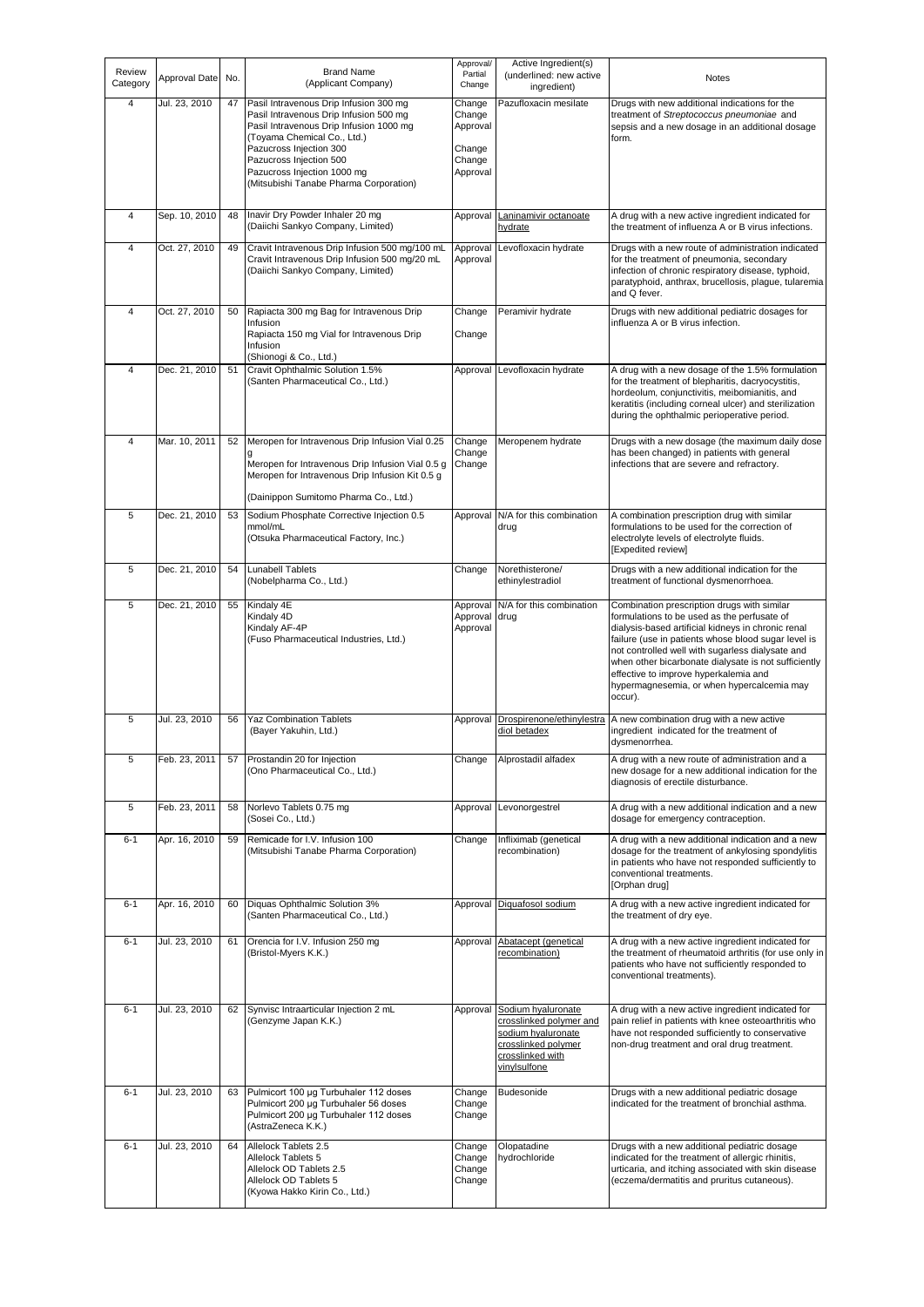| Review<br>Category | Approval Date | No. | <b>Brand Name</b><br>(Applicant Company)                                                                                                                             | Approval/<br>Partial<br>Change                 | Active Ingredient(s)<br>(underlined: new active<br>ingredient) | Notes                                                                                                                                                                                                          |
|--------------------|---------------|-----|----------------------------------------------------------------------------------------------------------------------------------------------------------------------|------------------------------------------------|----------------------------------------------------------------|----------------------------------------------------------------------------------------------------------------------------------------------------------------------------------------------------------------|
| $6 - 1$            | Oct. 27, 2010 | 65  | Nevanac Ophthalmic Suspension 0.1%<br>(Alcon Japan Ltd.)                                                                                                             | Approval                                       | Nepafenac                                                      | A drug with a new active ingredient indicated for<br>the treatment of postoperative inflammation in<br>intraocular surgery.                                                                                    |
| $6 - 1$            | Oct. 27, 2010 | 66  | Xyzal Tablets 5 mg<br>(GlaxoSmithKline K.K.)                                                                                                                         | Approval                                       | Levocetirizine<br>hydrochloride                                | A drug with a new active ingredient indicated for<br>the treatment of allergic rhinitis, urticaria,<br>eczema/dermatitis, pruigo and cutaneous pruritus.                                                       |
| $6 - 1$            | Oct. 27, 2010 | 67  | Humira 40 mg for S.C. Injection Syringe 0.8 mL<br>(Abbott Japan Co., Ltd.)                                                                                           | Change                                         | Adalimumab (genetical<br>recombination)                        | A drug with a new additional indication of<br>ankylosing spondylitis (for use only in patients who<br>have not sufficiently responded to conventional<br>treatment).<br>[Priority review]                      |
| $6 - 1$            | Nov. 16, 2010 | 68  | Pulmicort Respules 0.25 mg<br>Pulmicort Respules 0.5 mg<br>(AstraZeneca K.K.)                                                                                        | Change<br>Change                               | Budesonide                                                     | Drugs with new additional adult and pediatric (5<br>years of age and older) dosages for the treatment<br>of bronchial asthma.                                                                                  |
| $6 - 1$            | Jan. 21, 2011 | 69  | Stelara Subcutaneous Injection 45 mg<br>(Janssen Pharmaceutical K.K.)                                                                                                | Approval                                       | Ustekinumab<br>(genetical recombination)                       | A drug with a new active ingredient indicated for<br>the treatment of plaque psoriasis and psoriatic<br>arthritis in patients who have not responded<br>sufficiently to conventional treatments.               |
| $6 - 1$            | Jan. 21, 2011 | 70  | Alvesco 50 µg Inhaler 112 puffs<br>Alvesco 100 µg Inhaler 112 puffs<br>Alvesco 100 µg Inhaler 56 puffs<br>Alvesco 200 µg Inhaler 56 puffs<br>(Teijin Pharma Limited) | Change<br>Change<br>Approval<br>Change         | Ciclesonide                                                    | Drugs with a new additional pediatric dosage<br>indicated for the treatment of bronchial asthma.                                                                                                               |
| $6 - 1$            | Jan. 21, 2011 | 71  | Calonal Fine Gran, 20%<br>Calonal Fine Gran, 50%<br>Calonal Tab. 200<br>Calonal Tab. 300<br>Calonal Powder<br>(Showa Yakuhin Kako Co., Ltd.)                         | Change<br>Change<br>Change<br>Change<br>Change | Acetaminophen                                                  | Drugs with a new additional indication for the<br>treatment of osteoarthritis and with an expanded<br>dosage of acetaminophen.                                                                                 |
|                    |               |     | Cocarl Dry Syr. 40%<br>Cocarl Tab. 200 mg<br>(Sanwa Kagaku Kenkyusho Co., Ltd.)                                                                                      | Change<br>Change                               |                                                                |                                                                                                                                                                                                                |
|                    |               |     | Calsil Fine Granules 20%<br>Calsil Tablets 200<br>(Taiyo Pharmaceutical Industry Co., Ltd.)                                                                          | Change<br>Change                               |                                                                |                                                                                                                                                                                                                |
|                    |               |     | Anyrume Fine Granules 20%<br>Anyrume Tablets 200 mg<br>Anyrume Tablets 300 mg<br>Pyrinazin Powder<br>(Choseido Pharmaceutical Co., Ltd.)                             | Change<br>Change<br>Change<br>Change           |                                                                |                                                                                                                                                                                                                |
|                    |               |     | Napa<br>(Mylan Seiyaku Ltd.)                                                                                                                                         | Change                                         |                                                                |                                                                                                                                                                                                                |
| $6 - 1$            | Feb. 23, 2011 | 72  | Rheumatrex Capsules 2 mg<br>(Pfizer Japan Inc.)                                                                                                                      | Change                                         | Methotrexate                                                   | Drugs with a revised indication and an expanded<br>dosage for the treatment of rheumatoid arthritis                                                                                                            |
|                    |               |     | Methotrexate Tablets 2 mg "Tanabe"<br>(Mitsubishi Tanabe Pharma Corporation)                                                                                         | Change                                         |                                                                | (limitation of patients to be treated was abolished).                                                                                                                                                          |
|                    |               |     | Methotrexate Cap. 2 mg "Mylan"<br>(Mylan Seiyaku Ltd.)                                                                                                               | Change                                         |                                                                |                                                                                                                                                                                                                |
|                    |               |     | Trexamette Capsules 2 mg<br>(Shiono Chemical Co., Ltd.)                                                                                                              | Change                                         |                                                                |                                                                                                                                                                                                                |
|                    |               |     | Methotrexate Capsules 2 mg "Towa"<br>(Towa Pharmaceutical Co., Ltd.)                                                                                                 | Change                                         |                                                                |                                                                                                                                                                                                                |
|                    |               |     | Metolate Tablets 2 mg<br>(Santen Pharmaceutical Co., Ltd.)                                                                                                           | Change                                         |                                                                |                                                                                                                                                                                                                |
|                    |               |     | Methotrexate Cap. 2 mg "Sawai"<br>(Sawai Pharmaceutical Co., Ltd.)                                                                                                   | Change                                         |                                                                |                                                                                                                                                                                                                |
| $6 - 1$            | Feb. 23, 2011 | 73  | Mohrus Tape 20 mg<br>Mohrus Tape L 40 mg<br>(Hisamitsu Pharmaceutical Co., Inc.)                                                                                     | Change<br>Change                               | Ketoprofen                                                     | Drugs with new additional indications for the<br>treatment of myalgia and post-traumatic<br>swelling/pain.                                                                                                     |
| $6 - 1$            | Feb. 23, 2011 | 74  | Endoxan for Injection 100 mg<br>Endoxan for Injection 500 mg<br>Endoxan Tablets 50 mg<br>(Shionogi & Co., Ltd.)                                                      | Change<br>Change<br>Change                     | Cyclophosphamide                                               | Drugs with a new additional indication and new<br>dosages for treatment-resistant rheumatic disease<br>in adults and children.<br>[Public knowledge-based application after<br>PAFSC's preliminary assessment] |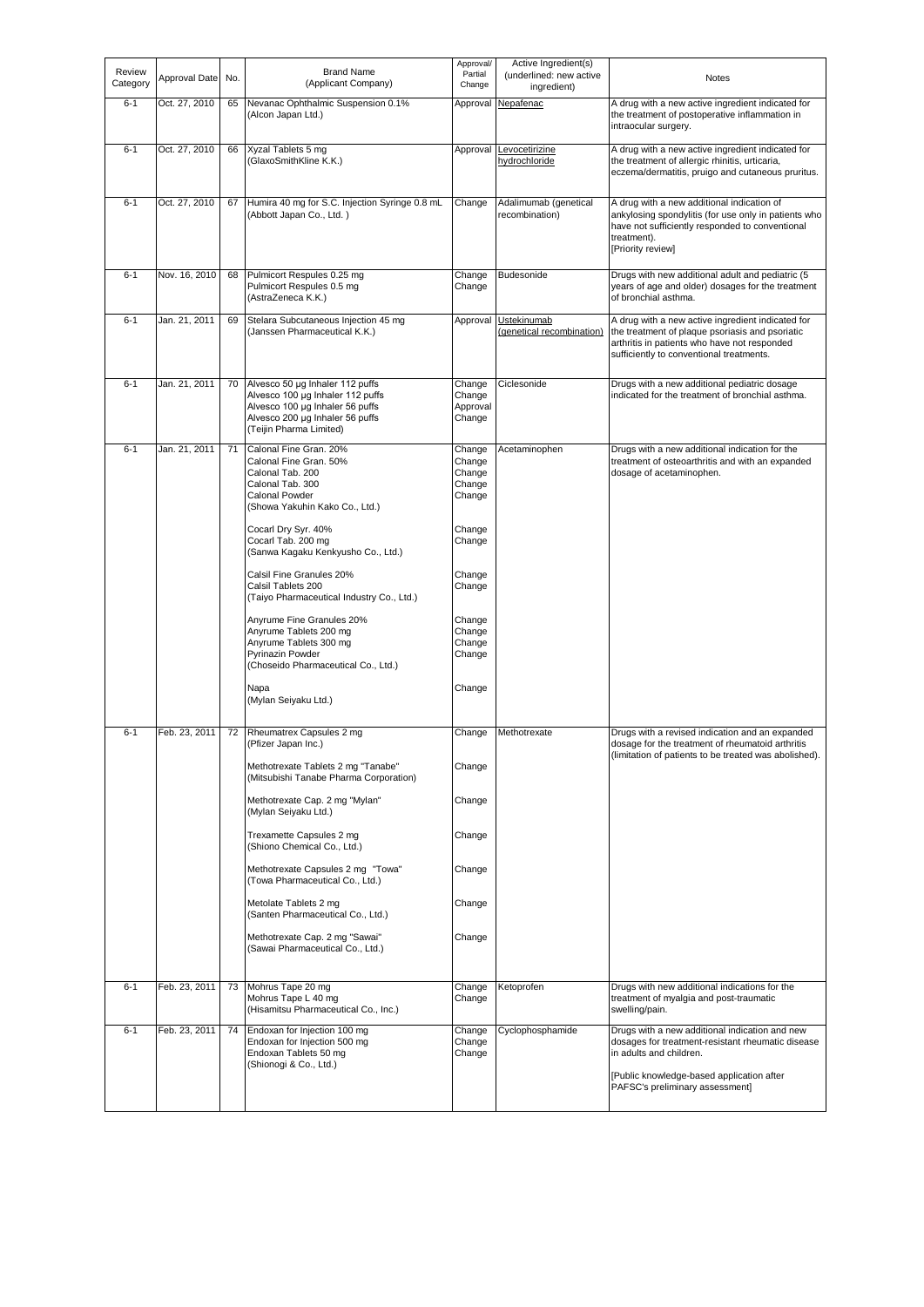| Review<br>Category | Approval Date | No. | <b>Brand Name</b><br>(Applicant Company)                                                                                                                                                   | Approval/<br>Partial<br>Change                           | Active Ingredient(s)<br>(underlined: new active<br>ingredient) | Notes                                                                                                                                                                                                                                                                                                                                                                                                   |
|--------------------|---------------|-----|--------------------------------------------------------------------------------------------------------------------------------------------------------------------------------------------|----------------------------------------------------------|----------------------------------------------------------------|---------------------------------------------------------------------------------------------------------------------------------------------------------------------------------------------------------------------------------------------------------------------------------------------------------------------------------------------------------------------------------------------------------|
| $6 - 2$            | Apr. 16, 2010 | 75  | Nesina Tablets 6.25 mg<br>Nesina Tablets 12.5 mg<br>Nesina Tablets 25 mg<br>(Takeda Pharmaceutical Company Limited)                                                                        | Approval<br>Approval<br>Approval                         | Alogliptin benzoate                                            | Drugs with a new active ingredient indicated for the<br>treatment of type 2 diabetes (for use only in<br>patients with inadequate glycemic control by<br>following treatments:<br>1. Treatment by diet and exercise only<br>2. In addition to treatment by diet and exercise,<br>treatment by alpha-glucosidase inhibitor).                                                                             |
| $6 - 2$            | Apr. 16, 2010 | 76  | <b>Metact Combination Tablets LD</b><br><b>Metact Combination Tablets HD</b><br>(Takeda Pharmaceutical Company Limited)                                                                    | Approval<br>Approval                                     | Pioglitazone<br>hydrochloride/metformin<br>hydrochloride       | New combination drugs indicated for the treatment<br>of type 2 diabetes (only when a concomitant use of<br>pioglitazone hydrochloride with metformin<br>hydrochloride is deemed appropriate).                                                                                                                                                                                                           |
| $6 - 2$            | Jun. 18, 2010 | 77  | Amaryl 0.5 mg Tablets<br>Amaryl 1 mg Tablets<br>Amaryl 3 mg Tablets<br>(Sanofi-Aventis K.K.)                                                                                               | Change<br>Change<br>Change                               | Glimepiride                                                    | Drugs with a new dosage indicated for the<br>treatment of type 2 diabetes mellitus (for use only<br>in patients who have not responded sufficiently to<br>diet and exercise therapies alone).                                                                                                                                                                                                           |
| $6 - 2$            | Jul. 23, 2010 | 78  | Forteo S.C. Injection Kit 600 µg<br>Forteo S.C. Injection Cart 600 µg<br>(Eli Lilly Japan K.K.)                                                                                            | Approval<br>Approval                                     | Teriparatide (genetical<br>recombination)                      | Drugs with a new active ingredient indicated for the<br>treatment of osteoporosis with a high risk of<br>fracture.                                                                                                                                                                                                                                                                                      |
| $6 - 2$            | Jul. 23, 2010 | 79  | Viviant Tablets 20 mg<br>(Pfizer Japan Inc.)                                                                                                                                               | Approval                                                 | Bazedoxifene acetate                                           | A drug with a new active ingredient indicated for<br>the treatment of postmenopausal osteoporosis.                                                                                                                                                                                                                                                                                                      |
| $6 - 2$            | Aug. 20, 2010 | 80  | Nesina Tablets 6.25 mg<br>Nesina Tablets 12.5 mg<br>Nesina Tablets 25 mg<br>(Takeda Pharmaceutical Company Limited)                                                                        | Change<br>Change<br>Change                               | Alogliptin benzoate                                            | Drugs with a new additional indication for the<br>treatment of type 2 diabetes mellitus in patients<br>who have not responded sufficiently to<br>thiazolidinediones along with diet and exercise<br>therapies.                                                                                                                                                                                          |
| $6 - 2$            | Oct. 27, 2010 | 81  | Byetta Subcutaneous Injection 5 µg Pen 300<br>Byetta Subcutaneous Injection 10 µg Pen 600<br>Byetta Subcutaneous Injection 10 µg Pen 300<br>(Eli Lilly Japan K.K.)                         | Approval<br>Approval<br>Approval                         | Exenatide                                                      | Drugs with a new active ingredient indicated for the<br>treatment of type 2 diabetes mellitus (for use only<br>in patients who have not responded sufficiently to<br>treatment with sulfinylurea [including concomitant<br>treatment with biguanides or thiazolidines] along<br>with diet and exercise therapies).                                                                                      |
| $6 - 2$            | Jan. 21, 2011 | 82  | Surepost Tablets 0.25 mg<br>Surepost Tablets 0.5 mg<br>(Dainippon Sumitomo Pharma Co., Ltd.)                                                                                               | Approval<br>Approval                                     | Repaglinide                                                    | Drugs with a new active ingredient indicated for the<br>improvement of postprandial changes of blood<br>glucose in type 2 diabetes mellitus (for use only in<br>patients who have not responded sufficiently to<br>either [1] diet and exercise therapies alone or [2]<br>alpha-glucosidase inhibitors along with diet and<br>exercise therapies).                                                      |
| $6 - 2$            | Jan. 21, 2011 | 83  | Feburic Tablet 10 mg<br>Feburic Tablet 20 mg<br>Feburic Tablet 40 mg<br>(Teijin Pharma Limited)                                                                                            | Approval<br>Approval<br>Approval                         | Febuxostat                                                     | Drugs with a new active ingredient indicated for the<br>treatment of gout and hyperuricemia.                                                                                                                                                                                                                                                                                                            |
| $6 - 2$            | Jan. 21, 2011 | 84  | Sonias Combination Tablets LD<br>Sonias Combination Tablets HD<br>(Takeda Pharmaceutical Company Limited)                                                                                  | Approval<br>Approval                                     | Pioglitazone<br>hydrochloride/glimepiride                      | New combination drugs indicated for the treatment<br>of type 2 diabetes mellitus (only when a<br>concomitant use of pioglitazone hydrochloride with<br>glimepiride is deemed appropriate).                                                                                                                                                                                                              |
| $6-2$              | Jan. 21, 2011 | 85  | Edirol Capsule 0.5 µg<br>Edirol Capsule 0.75 µg<br>(Chugai Pharmaceutical Co., Ltd.)                                                                                                       | Approval<br>Approval                                     | Eldecalcitol                                                   | Drugs with a new active ingredient indicated for the<br>treatment of osteoporosis.                                                                                                                                                                                                                                                                                                                      |
| $6 - 2$            | Feb. 23, 2011 | 86  | Nesina Tablets 6.25 mg<br>Nesina Tablets 12.5 mg<br>Nesina Tablets 25 mg<br>(Takeda Pharmaceutical Company Limited)                                                                        | Change<br>Change<br>Change                               | Alogliptin benzoate                                            | Drugs with new additional indications for the<br>treatment of type 2 diabetes mellitus in patients<br>who have not responded sufficiently to<br>sulfonylureas or biquanides along with diet and<br>exercise therapies.                                                                                                                                                                                  |
| $6 - 2$            | Mar. 10, 2011 | 87  | L-Cartin Tablets 100 mg<br>L-Cartin Tablets 300 mg<br>(Otsuka Pharmaceutical Co., Ltd.)                                                                                                    | Change<br>Change                                         | Levocarnitine chloride                                         | Drugs with a new additional indication and new<br>dosages for the treatment of carnitine deficiency.<br>[Public knowledge-based application after<br>PAFSC's preliminary assessment]                                                                                                                                                                                                                    |
| $6 - 2$            | Mar. 23, 2011 | 88  | Novolin R FlexPen<br>Novolin R 100 IU/mL<br>Novolin 30R FlexPen<br>Novolin N FlexPen InnoLet 30R<br>(Novo Nordisk Pharma Ltd.)                                                             | Approval<br>Approval<br>Approval<br>Approval<br>Approval | Insulin human<br>(genetical recombination)                     | Drugs with a new active ingredient indicated for the<br>treatment of diabetes mellitus in cases where<br>insulin therapy is indicated.<br>However, this application applies only to the<br>change in manufacturing method of the drug<br>substance, and thus formulation, manufacturing<br>method, indications and dosage and administration<br>of the product are the same as the approved<br>product. |
| Oncology<br>drugs  | Apr. 16, 2010 | 89  | Vectibix for Intravenous Infusion 100 mg<br>(Takeda Pharmaceutical Company Limited)<br>Vectibix for Intravenous Infusion 100 mg<br>"Takeda Bio"<br>(Takeda Bio Development Center Limited) | Approval<br>Approval                                     | Panitumumab (genetical<br>recombination)                       | Drugs with a new active ingredient indicated for the<br>treatment of unresectable, advanced or recurrent<br>colorectal cancer with wild-type KRAS.                                                                                                                                                                                                                                                      |
| Oncology<br>drugs  | Jun. 25, 2010 | 90  | Revlimid Capsules 5 mg<br>(Celgene K.K.)                                                                                                                                                   | Approval                                                 | Lenalidomide hydrate                                           | A drug with a new active ingredient indicated for<br>the treatment of relapsed or refractory multiple<br>myeloma.<br>[Orphan drug]                                                                                                                                                                                                                                                                      |
| Oncology<br>drugs  | Jun. 18, 2010 | 91  | LenaDex Tablets 4 mg<br>(Celgene K.K.)                                                                                                                                                     |                                                          | Approval Dexamethasone                                         | A drug with a new additional indication and a new<br>dosage for the treatment of multiple myeloma.<br>[Expedited review]                                                                                                                                                                                                                                                                                |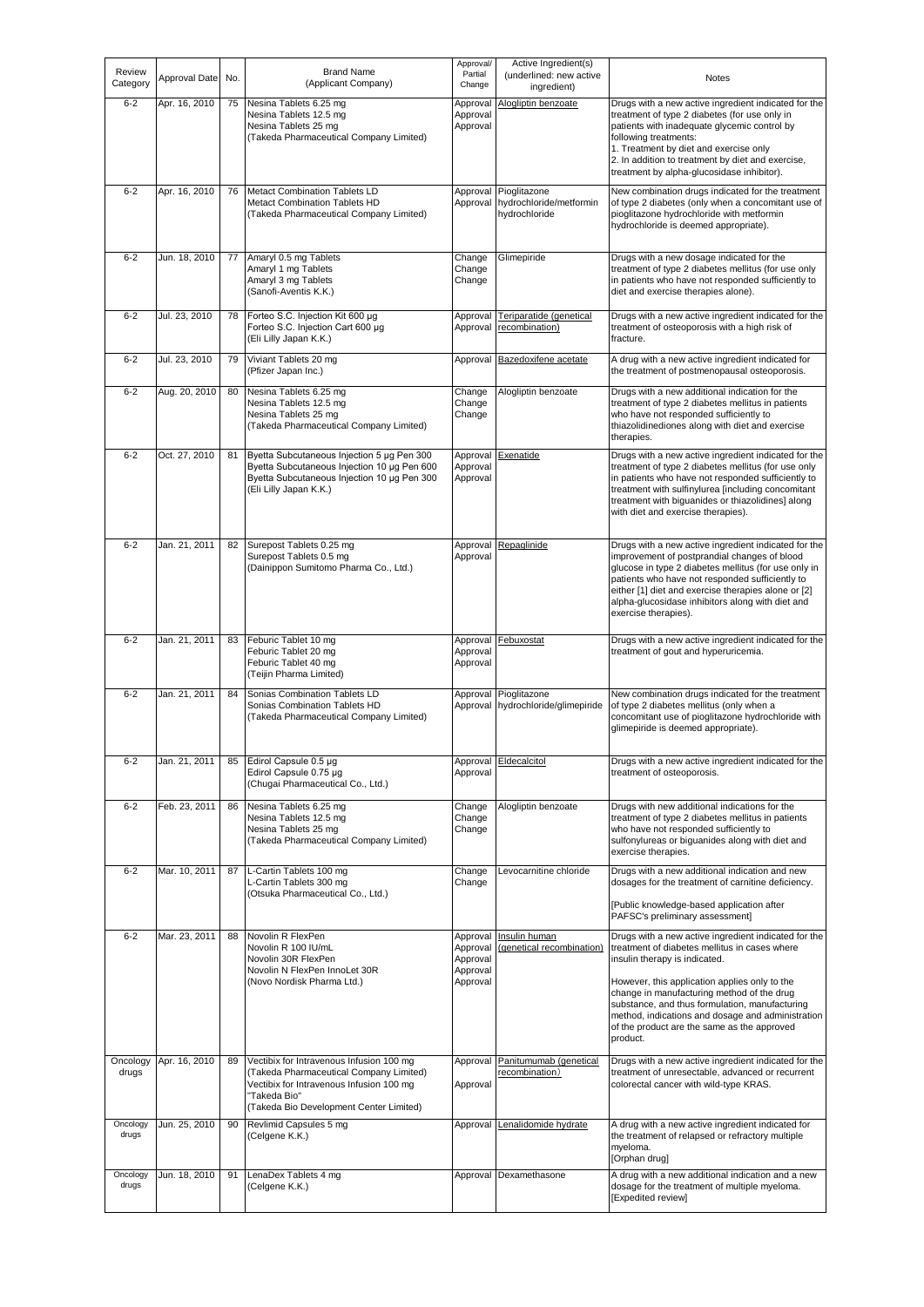| Review<br>Category | Approval Date | No. | <b>Brand Name</b><br>(Applicant Company)                                                                                          | Approval/<br>Partial<br>Change | Active Ingredient(s)<br>(underlined: new active<br>ingredient)                                | Notes                                                                                                                                                                                   |
|--------------------|---------------|-----|-----------------------------------------------------------------------------------------------------------------------------------|--------------------------------|-----------------------------------------------------------------------------------------------|-----------------------------------------------------------------------------------------------------------------------------------------------------------------------------------------|
| Oncology<br>drugs  | Jul. 23, 2010 | 92  | Torisel Injection 25 mg<br>(Pfizer Japan Inc.)                                                                                    | Approval                       | <b>Temsirolimus</b>                                                                           | A drug with a new active ingredient indicated for<br>the treatment of unresectable or metastatic renal<br>cell carcinoma.                                                               |
| Oncology<br>drugs  | Jul. 23, 2010 | 93  | Abraxane I.V. Infusion 100 mg<br>(Taiho Pharmaceutical Co., Ltd.)                                                                 |                                | Approval Paclitaxel                                                                           | A drug in a new dosage form and with a new<br>dosage indicated for the treatment of breast<br>cancer.                                                                                   |
| Oncology<br>drugs  | Aug. 20, 2010 | 94  | Immucyst Intravesical 81 mg<br>(Nippon Kayaku Co., Ltd.)                                                                          | Change                         | Freeze-dried bacillus of<br>Calmette and Guerin for<br>intravesical use<br>(Connaught strain) | A drug with a new additional dosage indicated for<br>the treatment of superficial bladder cancer and<br>carcinoma in situ of bladder.                                                   |
| Oncology<br>drugs  | Aug. 20, 2010 | 95  | Revlimid Capsules 5 mg<br>(Celgene K.K.)                                                                                          | Change                         | Lenalidomide hydrate                                                                          | A drug with a new additional indication and a new<br>dosage for the treatment of myelodysplastic<br>syndrome associated with a deletion 5q<br>cytogenetic abnormality.<br>[Orphan drug] |
| Oncology<br>drugs  | Oct. 27, 2010 | 96  | Treakisym Injection 100 mg<br>(SymBio Pharmaceuticals Limited)                                                                    | Approval                       | Bendamustine<br>hydrochloride                                                                 | A drug with a new active ingredient indicated for<br>the treatment of relapsed or refractory indolent B-<br>cell non-Hodgkin's lymphoma and mantle cell<br>lymphoma.<br>[Orphan drug]   |
| Oncology<br>drugs  | Nov. 16, 2010 | 97  | Taxotere 20 mg for I.V. Infusion<br>Taxotere 80 mg for I.V. Infusion<br>(Sanofi-Aventis K.K.)                                     | Change<br>Change               | Docetaxel hydrate                                                                             | Drugs with new dosages for the treatment of breast<br>cancer, non-small cell lung cancer, gastric cancer,<br>head and neck cancer and ovarian cancer.                                   |
| Oncology<br>drugs  | Dec. 21, 2010 | 98  | Tasigna Capsules 150 mg<br>Tasigna Capsules 200 mg<br>(Novartis Pharma K.K.)                                                      | Approval<br>Change             | Nilotinib hydrochloride<br>hydrate                                                            | Drugs with new additional indications and a new<br>dosage for the treatment of chronic- or<br>accelerated-phase chronic myelocytic leukaemia.                                           |
| Oncology<br>drugs  | Jan. 21, 2011 | 99  | Vidaza for Injection 100 mg<br>(Nippon Shinyaku Co., Ltd.)                                                                        |                                | Approval Azacitidine                                                                          | A drug with a new active ingredient indicated for<br>the treatment of myelodysplastic syndrome.                                                                                         |
| Oncology           | Feb. 23, 2011 |     | 100 Hycamtin for Injection 1.1 mg                                                                                                 | Change                         | Nogitecan hydrochloride                                                                       | [Orphan drug]<br>A drug with a new additional indication and a new                                                                                                                      |
| drugs              |               |     | (Nippon Kayaku Co., Ltd.)                                                                                                         |                                |                                                                                               | dosage for the treatment of ovarian cancer which<br>has progressed after cancer chemotherapy.                                                                                           |
|                    |               |     |                                                                                                                                   |                                |                                                                                               | [Public knowledge-based application after<br>PAFSC's preliminary assessment]                                                                                                            |
| Oncology<br>drugs  | Feb. 23, 2011 | 101 | Xeloda Tablet 300<br>(Chugai Pharmaceutical Co., Ltd.)                                                                            | Change                         | Capecitabine                                                                                  | A drug with a new additional indication and a new<br>dosage for the treatment of unresectable advanced<br>or recurrent gastric cancer.                                                  |
|                    |               |     |                                                                                                                                   |                                |                                                                                               | [Public knowledge-based application after<br>PAFSC's preliminary assessment]                                                                                                            |
| Oncology<br>drugs  | Feb. 23, 2011 | 102 | Gemzar Injection 200 mg<br>Gemzar Injection 1 g<br>(Eli Lilly Japan K.K.)                                                         | Change<br>Change               | Gemcitabine<br>hydrochloride                                                                  | Drugs with a new additional indication and a new<br>dosage for the treatment of ovarian cancer which<br>has progressed after cancer chemotherapy.                                       |
|                    |               |     |                                                                                                                                   |                                |                                                                                               | [Public knowledge-based application after<br>PAFSC's preliminary assessment]                                                                                                            |
| Oncology<br>drugs  | Mar. 10, 2011 |     | 103 Herceptin Intravenous Infusion 60<br>Herceptin Intravenous Infusion 150<br>(Chugai Pharmaceutical Co., Ltd.)                  | Change<br>Change               | Trastuzumab<br>(genetical recombination)                                                      | Drugs with a new additional indication and a new<br>dosage for the treatment of unresectable advanced<br>or recurrent gastric cancer with HER2<br>overexpression.                       |
| <b>AIDS</b>        | Dec. 8, 2010  |     | 104 Kaletra Combination Tablets                                                                                                   | Change                         | Lopinavir/ritonavir                                                                           | [Priority review]<br>A drug with new dosages for the treatment of HIV                                                                                                                   |
| drugs              |               |     | (Abbott Japan Co., Ltd.)                                                                                                          |                                |                                                                                               | infection.<br>[Orphan drug]                                                                                                                                                             |
| Biologicals        | Oct. 27, 2010 |     | 105 Adsorbed Pandemic Influenza Vaccine (H5N1)<br>'Kaketsuken"<br>(Kaketsuken [The Chemo-Sero-Therapeutic<br>Research Institute]) | Approval                       | Inactivated influenza<br>virus. H5N1 (whole virion)                                           | A drug with a new active ingredient indicated for<br>the prevention of pandemic influenza (H5N1).<br>[Orphan drug]                                                                      |
| Biologicals        | Jan. 14, 2011 | 106 | Freeze-dried Live Attenuated Measles, Rubella<br>Combined Vaccine "Hokken"<br>(The Kitasato Institute)                            | Approval                       | Freeze-dried live<br>attenuated measles,<br>rubella combined vaccine                          | A drug with a new active ingredient indicated for<br>the prevention of measles and rubella.                                                                                             |
| Biologicals        | Jan. 17, 2011 |     | 107 Encevac for Subcutaneous Injection<br>(Kaketsuken [The Chemo-Sero-Therapeutic<br>Research Institute])                         | Approval                       | Freeze-dried, cell culture-<br>derived Japanese<br>encephalitis vaccine<br>(inactivated)      | A drug with a new active ingredient indicated for<br>the prevention of Japanese encephalitis.<br>[Expedited review]                                                                     |
| Blood<br>products  | May 13, 2010  | 108 | Venoglobulin IH 5% I.V. 2.5 g/50 mL<br>(Benesis Corporation)                                                                      | Change                         | Polyethylene glycol<br>treated human normal<br>immunoglobulin                                 | A drug with a new dosage indicated for the<br>treatment of hypogammaglobulinemia or<br>agammaglobulinemia.                                                                              |
| Blood<br>products  | May 13, 2010  |     | 109 Kenketsu Venilon-I for Intravenous Injection<br>2500 mg<br>(Kaketsuken [The Chemo-Sero-Therapeutic<br>Research Institute])    | Change                         | Freeze-dried sulfonated<br>human normal<br>immunoglobulin                                     | A drug with a new dosage indicated for the<br>treatment of hypogammaglobulinemia or<br>agammaglobulinemia.                                                                              |
| Blood<br>products  | May 13, 2010  | 110 | Kenketu Glovenin-I for I.V. Injection 2500 mg<br>(Nihon Pharmaceutical Co., Ltd.)                                                 | Change                         | glycol treated human<br>normal immunoglobulin                                                 | Freeze-dried polyethylene A drug with a new dosage indicated for the<br>treatment of hypogammaglobulinemia or<br>agammaglobulinemia.                                                    |